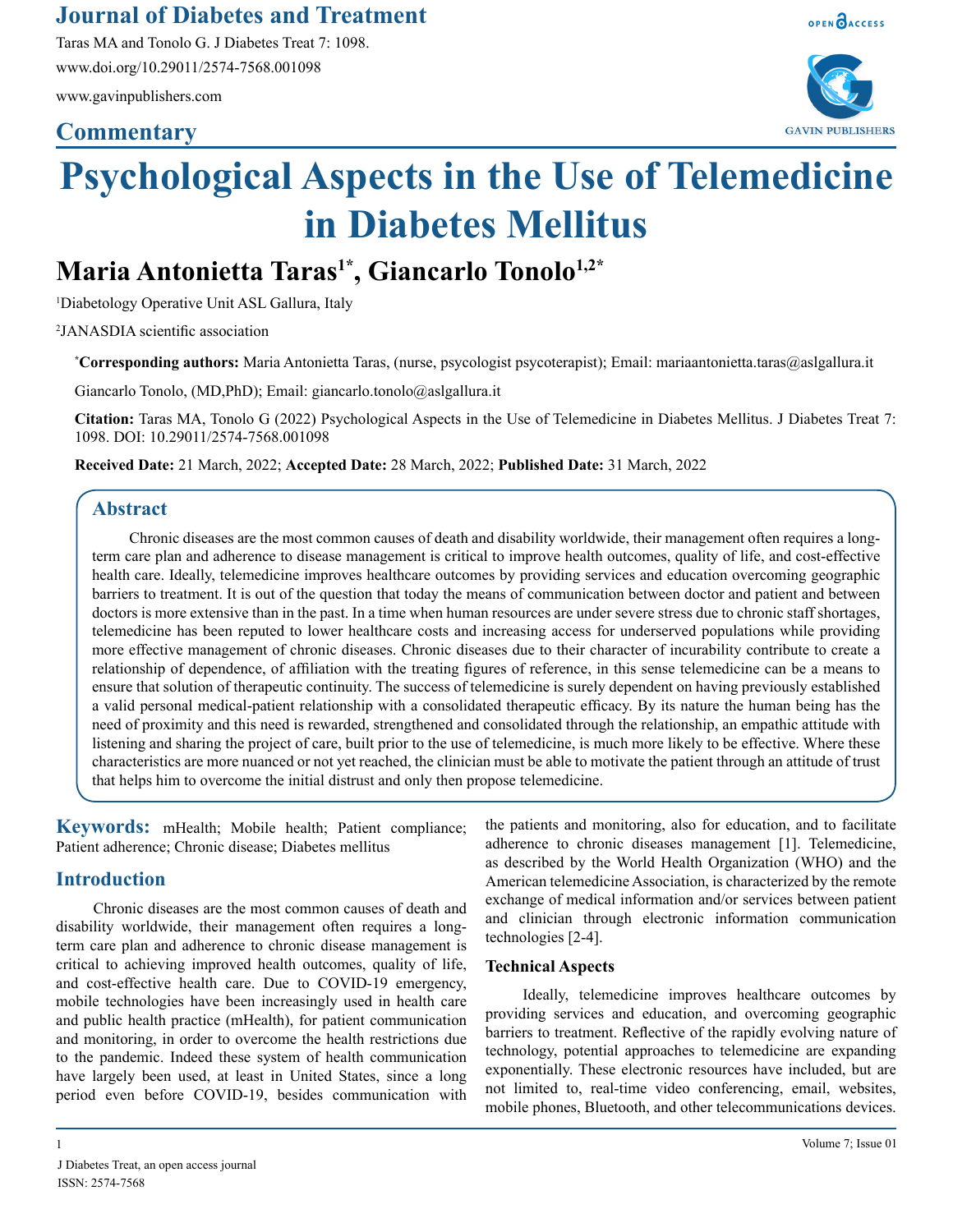The Italian Ministry of Health definition of telemedicine is the following: "Telemedicine means a way of providing health care services, through the use of innovative technologies, in particular Information and Communication Technologies (ICT), in situations where the health professional and the patient (or two professionals) are not in the same locality. Telemedicine involves the secure transmission of medical information and data in the form of text, sound, images or other forms necessary for the prevention, diagnosis, treatment and subsequent monitoring of patients. Telemedicine services should be assimilated to any diagnostic / therapeutic health service. However, the service in Telemedicine does not replace the traditional health service in the personal doctorpatient relationship, but integrates it to potentially improve efficacy, efficiency and appropriateness. Telemedicine must also comply with all the rights and obligations of any health act. It should be noted that the use of Information and Communication Technology tools for the processing of health information or the online sharing of data and / or health information do not in themselves constitute Telemedicine services. As a way of example, Telemedicine does not include health information portals, social networks, forums, newsgroups, e-mails or other."(https:/www.salute.gov.it). In other words, the definition of telemedicine is in a certain way more restrictive for the Italian government, more regulated by guidelines and with the search for security in the transmission of sensitive data. In fact, whatever the way to define it, it is out of the question that today the means of communication between doctor and patient and between doctors is more extensive than in the past. The regulation of these systems, with the possibility of tracing the accesses of health professionals and of patients, while ensuring the security of data transmission, also according to the need to remunerate such activity must be regulated. In addition to increasing access for underserved populations, telemedicine, in the workshop held in Washington in 2012 on the Role of Telehealth in an Evolving Health Care Environment has been reputed to lower healthcare costs while providing more effective management of chronic diseases. The potential of tele monitoring technologies in improving management of chronic diseases and reducing cost to the healthcare system has been extensively researched over the last three decades [5-8]. Most of these studies have focused on the most diffuse chronic diseases such as congestive heart failure (CHF), diabetes, hypertension, stroke, end stage renal failure and chronic obstructive pulmonary disease (COPD). It has been long discussed how telemedicine might significantly improve the outcome of intervention and reduce cost of care if timely applied [8-12], but so far no clear conclusions are available, mainly due to the differences in the types of interventions and the different types of patients on which they have been applied. Vital signs that have been monitored include electrocardiogram, blood pressure, heart rate, blood glucose (nowadays not only data automatically downloaded in the cloud by glucometers, but also from continuous glucose monitoring sensors, flash glucose monitoring sensors

and insulin pumps), oxygen saturation  $(SpO<sub>2</sub>)$ , weight, and body temperature [13]. In the healthcare sector, e-health and m-health tools are increasingly being used and most studies have reported positive effects of tele-monitoring [14]. E-health typically refers to on-line and off-line computer based applications while m-health refers to applications for mobile phones [15]. Such tools can be used to stimulate a positive health behavior change or assist persons to lead a healthier life style, or to support diagnosis and treatment of diseases. Thus e-health and m-health can be considered any kind of electronic device or monitoring system that is applied by physicians in the healthcare practice or by individuals to monitor or improve their health status. For the Italian Government in any case, as stated above, device such as email, WhatsApp and so on are not considered as telemedicine. For a chronic disease like diabetes that requires recurrent physician consultation, telemedicine can be a viable alternative for patients seeking medical guidance, this might be more evident in type 1 diabetes, where technology at the moment is an important issue, with the generation of a big amount of data that need to be stored and interpreted. Of course there is also the need of a easy access to interactive media without it telemedicine initiatives can be blocked. The solution to the problems of uneasy access to interactive media can be overcome, as in India, with customized mobile van with facility of telemedicine (use of computer and Skype) in underprivileged areas of Delhi, where it has showed success in screening and managing of diabetes [16]. In more privileged areas, telemedicine can be more extensively used, such as for example in Denmark where a report on telemedicine conducted on 5000 T1DM patients at Steno Diabetes Center Copenhagen, proved to be a success with physical visit required only in new onset type 1 diabetic patients or particularly critical patients [17]. E-health and m-health technologies are mostly used by younger people. The potential of this technology for older adults is generally recognized although the application of e-health and m-health tools in health promotion and primary prevention for older persons has been largely unexplored depending a lot on the cultural level of the single person, although just during COVID-19 emergency, a lot of old granny learned technology in order to be able to see and communicate, at least with WhatsApp, with their relatives [18]. The use of e-health and m-health tools in health promotion programs for older adults, is mostly an isolated initiative, especially outside the US. In Italy, that experience a fast population aging, health promotion and primary prevention programs among older adults could specifically benefit from the use of e-health and m-health tools. At the moment it is not clear the cost-effectiveness of these programs [19], if this could be demonstrated and if these programs will be designed to avoid potential barriers, their use could be useful in these older patients. In this regard, more evidence on the effectiveness and cost-effectiveness of e-health and m-health health promotion programs for older adults is needed [20]. Perhaps most critically, if adherence to chronic disease management is not encouraged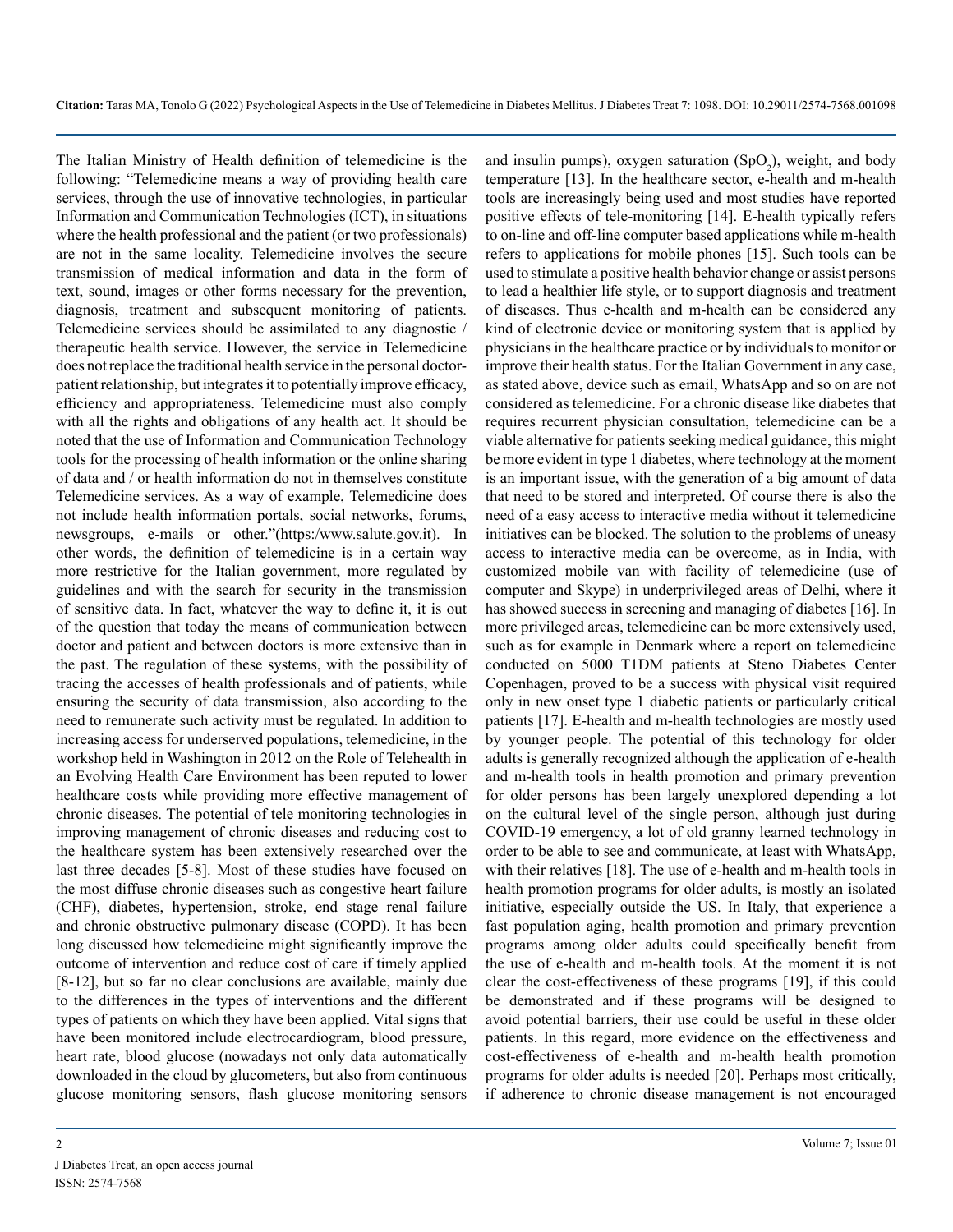and actively practiced, it is very unlikely that mAdherence will be successful. M-Health tools are communication platforms and delivery mechanisms, not solutions in and of themselves. In other words, mAdherence will only work where there is already a functioning adherence program in place [21]. Many effective interventions are available that can lead to sustained improvement in patient adherence and in clinical endpoints. Long term success depends on patients assuming responsibility for their own health and can be achieved with the aid of coordinated measures such as patient education and regular follow-up contacts, in this contest telemedicine might help in increasing patients' adherence, different psychological barriers present in both patients and healthcare professionals must be addressed in order to have a product that leads to the desired final results.

currently follow around 3,920 subjects in telemedicine. 3,800 through exchange of information by e-mail (receiving exams and reports of instrumental investigations, with in reply sending our report made with the electronic medical record in use), 292 are followed by telemonitoring (patients with insulin pumps and / or glucose sensors) and 120 by televisit (in a peripheral clinic on the island of La Maddalena). In the near future we will try to implement this technique auxiliary to the face-to-face visit, but both from the technological point of view and from the cultural preparation of both the operator and the patient, it will be necessary to take further steps forward. Considering that cultural differences, age, sex etc could influence the satisfaction and also the ability to access telemedicine, we launched a web-based small survey for type 1 diabetics. One hundred-twenty-eight patients responded to this survey with the results summarized below.

#### **Survey**

In our diabetic unit out of a population of about 18,349 diabetic patients (of which 20% in intensive insulin therapy) we

| <b>DIABETE</b>                                                                                                                                                  | TYPE <sub>1</sub>             |                             |                                  |                                  |                                  |                                  |  |  |  |  |  |
|-----------------------------------------------------------------------------------------------------------------------------------------------------------------|-------------------------------|-----------------------------|----------------------------------|----------------------------------|----------------------------------|----------------------------------|--|--|--|--|--|
|                                                                                                                                                                 | 128                           |                             |                                  |                                  |                                  |                                  |  |  |  |  |  |
| <b>DIABETES DURATION</b><br>(YEARS)                                                                                                                             | $1-5$                         | $6 - 10$                    |                                  | $11 - 20$                        | >20                              |                                  |  |  |  |  |  |
|                                                                                                                                                                 | 4,1%                          | 18,4%                       |                                  | 18,4%                            | 59,1%                            |                                  |  |  |  |  |  |
| <b>SEX</b>                                                                                                                                                      | <b>MALE</b><br>46,9%          | <b>FEMALE</b><br>53,1%      |                                  |                                  |                                  |                                  |  |  |  |  |  |
| AGE<br>(YEARS)                                                                                                                                                  | $18-25$                       | $26-40$                     |                                  | $41 - 65$                        | >65                              |                                  |  |  |  |  |  |
|                                                                                                                                                                 | 4,1%                          | 22,5%                       |                                  | 53,1%                            | 20,3%                            |                                  |  |  |  |  |  |
| Data are % of sample, in order from top to bottom: all subjects, female, diabetes duration over 20 years, age over 65 years                                     |                               |                             |                                  |                                  |                                  |                                  |  |  |  |  |  |
| <b>QUESTIONS</b>                                                                                                                                                | NO                            | <b>RARELY</b>               | <b>SOME</b><br><b>TIME</b>       | <b>OFTEN</b>                     | <b>VERY</b><br><b>OFTEN</b>      | <b>ALWAYS</b>                    |  |  |  |  |  |
| Could telemedicine be useful to improve your<br>illness?                                                                                                        | 2,0%<br>3,8%<br>3,4%<br>0%    | 4,0%<br>3.8%<br>6,7%<br>10% | 24,6%<br>11,5%<br>13,8%<br>40%   | 22,4%<br>26,9%<br>17,2%<br>10%   | 24,7%<br>28,9%<br>24.1%<br>10%   | 22,3%<br>23,1%<br>34,5%<br>30%   |  |  |  |  |  |
| Could telemedicine be useful, regardless of your<br>illness, to improve your quality of life?                                                                   | 0%<br>0%<br>0%<br>0%          | 2,0%<br>3,8%<br>3,4%<br>0%  | 14,7%<br>11.5%<br>10,3%<br>20,0% | 29,2%<br>30,7%<br>31,2%<br>30,0% | 31,2%<br>30.7%<br>34,4%<br>30,0% | 22,9%<br>23,1%<br>20,7%<br>20,0% |  |  |  |  |  |
| Telemedicine gives the possibility of having more<br>frequent contact with the treating staff (doctor,<br>nurse, psychologist  etc): do you see this as a plus? | $0\%$<br>0%<br>$1\%$<br>60,0% | 4%<br>0%<br>6,8%<br>20,0%   | 24,5%<br>23,1%<br>19,2%<br>20,0% | 20,4%<br>19,2%<br>13,8%<br>0%    | 26.5%<br>34,6%<br>24,7%<br>0%    | 24,6%<br>23%<br>34,5%<br>0%      |  |  |  |  |  |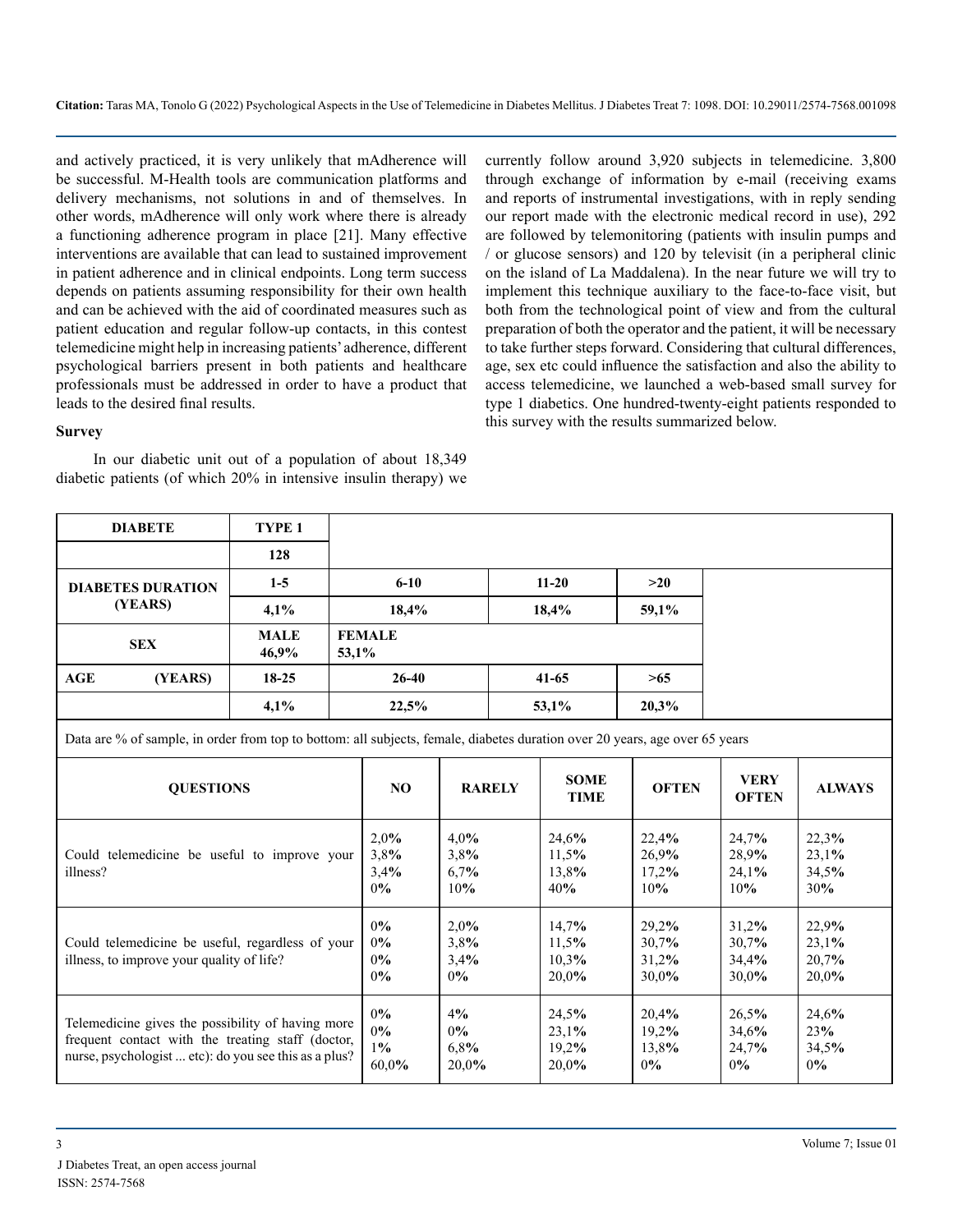**Citation:** Taras MA, Tonolo G (2022) Psychological Aspects in the Use of Telemedicine in Diabetes Mellitus. J Diabetes Treat 7: 1098. DOI: 10.29011/2574-7568.001098

| 61,3%<br>would it be difficult for you to access telemedicine<br>42,3%<br>(need for $PC$ + internet or smartphone or other)?<br>69.1%<br>0%  |                           | 20,4%<br>30,7%<br>13,8%<br>0% |                               |                                  | 11,2%<br>19,2%<br>6,8%<br>30,0%  | 4,5%<br>3,8%<br>6.9%<br>30,0%       |  | 2,6%<br>3,8%<br>3.4%<br>20.0%    | 0%<br>0%<br>0%<br>20,0%          |  |
|----------------------------------------------------------------------------------------------------------------------------------------------|---------------------------|-------------------------------|-------------------------------|----------------------------------|----------------------------------|-------------------------------------|--|----------------------------------|----------------------------------|--|
| 0%<br>according to the definitions given at the beginning,<br>0%<br>how much do you think tele-visit could be useful<br>0%<br>for you?<br>0% |                           |                               |                               |                                  | 22,5%<br>19,2%<br>13,8%<br>20.0% | 28,6%<br>38,4%<br>37,9%<br>30.0%    |  | 26,5%<br>19,2%<br>34,5%<br>30,0% | 18,4%<br>15,4%<br>10,3%<br>20.0% |  |
| according to the definitions given at the beginning,<br>how much do you think telemonitoring can be<br>useful?                               | $0\%$<br>3,8%<br>0%<br>0% |                               | $2\%%$<br>15,4%<br>3,4%<br>0% |                                  | 15,3%<br>16,3%<br>10,4%<br>20,0% | 26,5%<br>18,6%<br>31.3%<br>30.0%    |  | 22,5%<br>19,2%<br>24.1%<br>30,0% | 33,7%<br>26,7%<br>31%<br>20,0%   |  |
| according to the definitions given at the beginning,<br>how much do you think teleconsulting can be useful<br>?                              | 0%<br>0%<br>0%<br>0%      |                               | 8,1%<br>11,5%<br>6,9%<br>0%   |                                  | 15,3%<br>15,4%<br>13,7%<br>20,0% | 28,6%<br>$30, \%$<br>31,1%<br>40,0% |  | 27,5%<br>26,9%<br>31,1%<br>20,0% | 20,5%<br>15,4%<br>17,2%<br>2.0%  |  |
|                                                                                                                                              |                           | televisit                     |                               | telemonitoring                   |                                  | teleconsulting                      |  | all three                        |                                  |  |
| Which of the previous three do you think would be more<br>important to you?                                                                  |                           |                               | 2,0%<br>3,8%<br>3,5%<br>10.0% | 20,4%<br>26,9%<br>13,7%<br>20.0% |                                  | 10,2%<br>7,8%<br>6,8%<br>10.0%      |  | 67,4%<br>61,5%<br>76%<br>60.0%   |                                  |  |

**Table 1:** Web-based small survey for type 1 diabetics.

Most frequent comments of the patients at the end of the compilation of the survey were:

- Especially in times of pandemic, it is essential not to lose contact with the center and the specialists; generally useful for optimizing time and making contact more frequent.
- The tools that are used for video games, marketing and many other less useful areas should be offered to everyone to better heal themselves. The technology exists and if we do not use it is only the fault of a serious political choice.
- What else to add if not ... to extreme odds, fortunately, extreme remedies!!
- Before we can talk about telemedicine, we need an adequate standardization of protocols and an interconnection of data between the various departments so that every specialist can have a more complete picture of the patient's condition.
- Given the period it is very useful to avoid direct contact with doctors to date, telemedicine would allow a faster relationship with the clinician. this allows us patients to be followed more consistently.

Ultimately, the data of this small survey indicate that telemedicine is appreciated by the majority of patients, who expect both an improvement in diabetic disease and in the quality of life,

increasing the possibility of contacts with healthcare personnel. The three types of telemedicine, televisit, telemonitoring and teleconsultation are equally appreciated by patients, without any particular preference. These data are present regardless of gender and duration of illness. Elderly people, over 65, as expected, are much more skeptical about the fact that telemedicine can give more contacts with health personnel, also indicating that they have more difficulty in accessing hardware for the use of telemedicine. Some differences in terms of expectations and propensity to use telemedicine are present. Among different barriers in wide spreading mhealth the psychological ones have to be considered as mostly important, in the next chapters we will try to analyze the psychological aspects that can affect the outcome of a successful use of telemedicine in the field of chronic diseases such as diabetes.

#### **The use of telemedicine in the diabetic patient**

The treatment of diabetes makes use of various types of devices, allowing remote evaluation of glycemic balance. Therefore, in this pandemic period, telemedicine in diabetes operative units provided an excellent example of its use, as it has allowed the continuous exchange of data even at the most critical times, when access to the units was strongly denied. In this, telemedicine has been really a mean of guaranteeing therapeutic continuity, without generating a sense of abandonment in the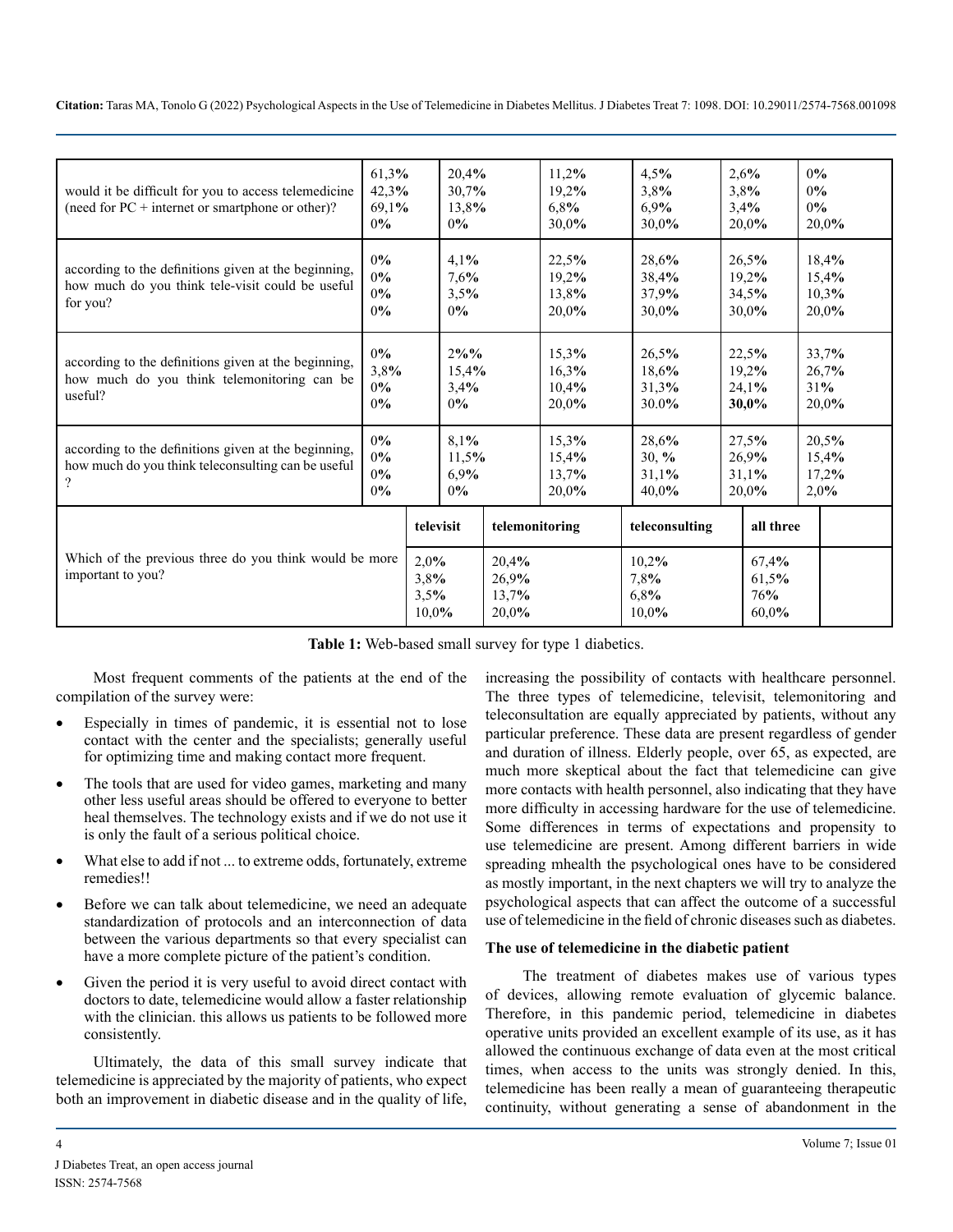patient. Another important aspect to underline is that the success of telemedicine is surely dependent on having previously established a valid personal medical-patient relationship with a consolidated therapeutic efficacy. By its nature the human being has the need of proximity and this need is rewarded, strengthened and consolidated through the relationship, an empathic attitude, listening and sharing of the project of care, that if well-built prior to the use of telemedicine is much more likely to be effective. Where these characteristics are more nuanced or not yet reached, the clinician must be able to motivate the patient through an attitude of trust that helps him to overcome the initial distrust and only then propose telemedicine.

#### **Psychological Aspects in Telemedicine**

Health care has undergone an important structural and conceptual metamorphosis in recent years, which has required the knowledge of new and transversal skills to operate in particular situations. From a traditional approach based on a patient-centered biomedical model now the vision has changed, placing health and disease as the result of interactions between psychosocial and biological factors [22]. In this last model the awareness of the patient, with the increase of the scientific knowledge regarding the care received, has become more careful and demanding. The advent of technology has increased patients' medical-scientific knowledge and desire to know his health state, just think of forums in which patients have a "place" to confront each other to dispel doubts and uncertainties, without the presence of a medical doctor. Unfortunately, in recent times, because of Covid pandemic, health care worldwide had to deal with a massive requests for acute care that have literally sent chronic care facilities to collapse, leading to increasing abandonment. In this circumstance telemedicine has been an aid for the potentialities tied to its use in the chronic pathologies thus allowing to continue the assistance [23]. Where telemedicine had a solid and structured implant, satisfactory answers have been found but in many other situations telemedicine is still an impractical and deficient reality.

In order to better understand its type and scope, we have to know that telemedicine definition over time and has been the subject, depending also on the context, of about 104 different peer-reviewed definitions [24]. As mentioned above, in this paper we use the definition provided by the Italian Ministry of Health, because it is our context (https://www.salute.gov.it). We also use it because it emphasizes how telemedicine services must ensure the safe transmission of medical information and therefore can be assimilated to any diagnostic therapeutic health service, with all the rights and obligations of a health act. Telemedicine has the advantage of making available and accessible basic and specialist health care services, especially to that type of care that is not guaranteed easy accessibility. In fact in some forms of chronic pathology, telemedicine is extremely useful, because whenever it is not necessary to carry out an objective examination of the

patient, the exchange of "numbers" or "feelings" by the patient can be done with telemedicine, avoiding unnecessary travel and reducing the time spent on the visit. Its use requires appropriate skills and technologies, not always easily acquired. This has led to the search for alternative practices to communicate between doctorpatient and doctor-doctor, such as the use of phone, mail, apps etc. that are not devices for telemedicine, as sanctioned in Italy. The hope is that this practice will not be exhausted with the end of the pandemic, but will become a further instrument to support the effectiveness, efficiency and appropriateness of the visits that are in presence, with the final hope of overcoming the challenges and the objective and ideological obstacles, which are still the subject of a dissertation between clinicians and patients [25].

#### **The influence of the emotional factors of chronic diseases as a successful "predictive" factor in the treatment and use of telemedicine**

Health is certainly the greatest thing that each of us has, but we do not question ourselves deeply, we take it for granted and, very often, we do little to take care of it. There are many factors that can influence a good result in treatment. One of these is represented by the different stages of life. For young people, more technologists, defined as "digital natives", access to the various types of telemedicine is certainly more feasible and more understandable than for older people. Despite this, young people need also the cure in presence due to the fact that both the emotional and the cognitive vulnerability as well as the physical changes that characterize them in this developing phase, must be supported. Telemedicine can be rejected by some of teen patients because it can be seen as a constant control by adults or, more simply, because at this age teen patients are not at all concerned about their pathology. The adolescent type 1 diabetic patient is exposed to greater stress, being already in a period of life when he is trying to make choices of autonomy with respect to the family, in order to build his personal and social identity. On the other hand, older people show a more evident vulnerability to health issues, and often demonstrate this with an attitude of fear. Often they have no technological skills, but above all, for them, the examination in presence can have an indispensable and irreplaceable value because, given their lower life expectancy, the direct relationship with the doctor is necessary to compensate for the greater fear of the disease. This figure is in agreement with the data of our mini survey, which confirm in subjects over 65 years of age both the least openness to technology towards telemedicine and also that telemedicine does not represent for this category of patients a plus. In these cases, in fact, telemedicine could mean an intolerable distance. That's why, before implementing its use in this type of patients, it is important to clearly explain its motivation and usefulness. In this regard it is interesting to note the different response of the female sex that could indicate how for them telemedicine can be an additional added value to the visit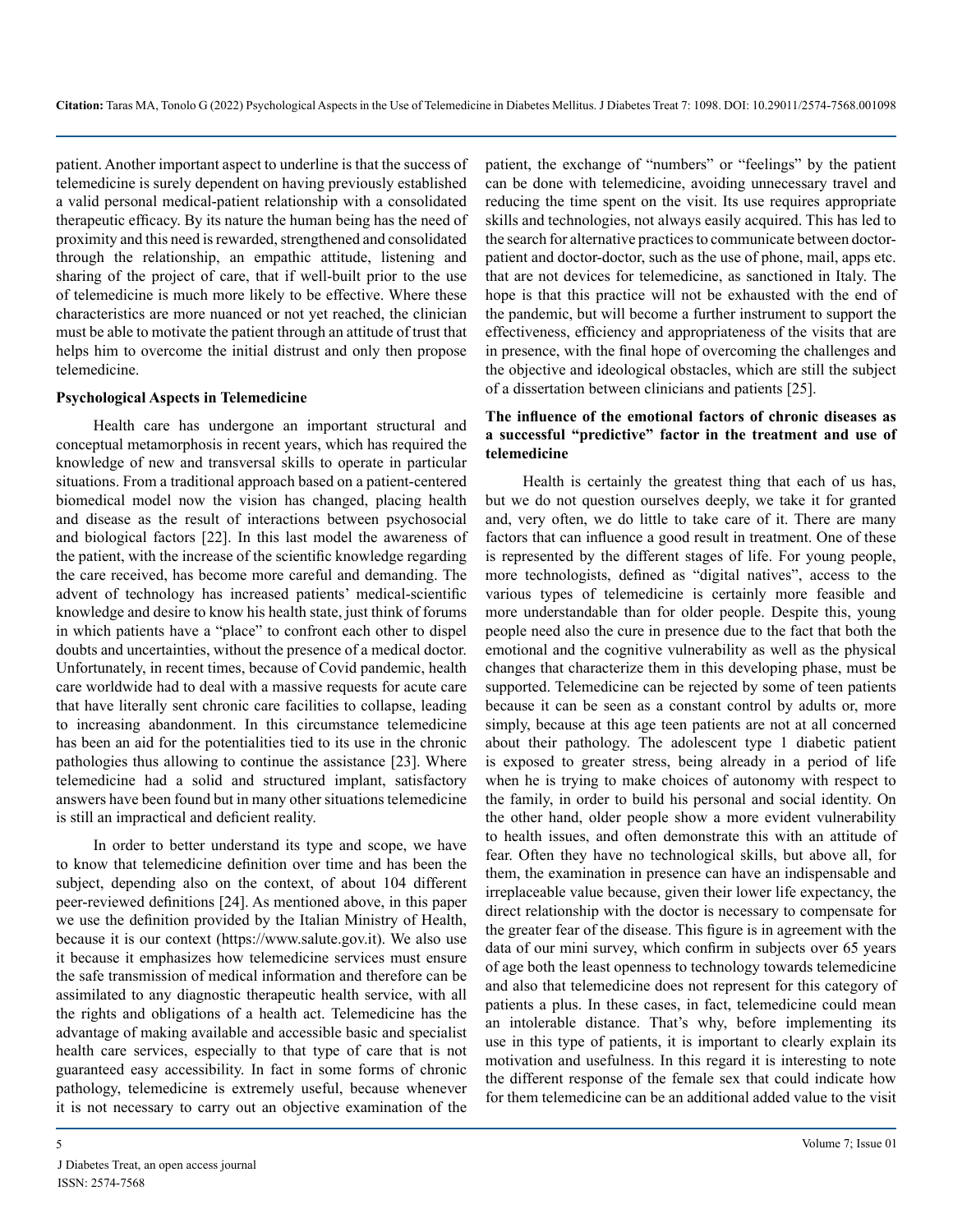in the presence, because of the daily commitments that differs between men and women, with the last deeply involved also in family management besides work.

For people with chronic illness breaking down the wall of non-contact presence using telemedicine need the empathy previously established in the doctor-patient dyad. There are four possible dyads depending on the sex of the doctor and the patient (M/M, M/F, F/F, F/M). In this regard, some authors assumed female doctors showing more attention in taking care of the person besides than curing the person [26]. Unfortunately, in literature there is no clear analysis related to the possible differences in patient outcomes in relation to the dyad [27]. The possibility of carrying out studies to observe the dyads in the use of telemedicine would be desirable.

In addition, we can identify other possible factors beyond those already listed above, which may prevent and/or interfere with the establishment of a good therapeutic relationship. Among these we can include mood disorders such as depression, which in diabetes is greater in the measure of two/three times compared to the general population [28]. Another situation is when the patient uses insulin restriction or omission in order to control body weight with consequent adverse effects leading to ketoacidosis and becoming the eating behavior disorder with the highest mortality, the so called Diabulimia [29-32]. Finally, alexithymia, an alteration of affective regulation that seems to be common in several psychiatric and autoimmune diseases, included type 1 diabetes [33], which is not included in the DMS V [34] since it is not recognized as a disorder in itself, but it has some peculiarities of response to the disease because they are compromised coping strategies that leads them to have a worse glycemic compensation [35]. People with alexithymia, even if they present a good social adaptation, often have relational difficulties, their empathic abilities are reduced and their attitude is very concrete. These characteristics may interfere negatively in creating a good therapeutic alliance relationship, but it cannot be excluded that in some of them the aid of telemedicine might allow them to have a relationship with more therapeutic continuity, improving their compliance, particularly in the unstable type 1 diabetes known as Brittle diabetes [36] where alexithymia has been described more frequently than in the rest of the diabetic population and as a factor that must be corrected to have a better outcome of the disease [37].

The attitude towards illness depends on the mental elaboration that the subject attributes to it, therefore the thoughts that arise affect the emotional experience and create the starting point of how the process of care will evolve. This mechanism is one of the assumptions of the cognitive-behavioral psychotherapy that explains how from the processing of thoughts and emotions, a specific behavior takes shape predicting how the person will decide to cure himself or not. The entire span of human existence is exposed to infinite possibilities that life events and adaptive

responses to the contingent situations, take place at the expense of another area of the patient's life. For example if a marital separation occurs it is plausible that all energies go to counter and support this new condition, regardless of whether it is wanted or suffered, leading to not following the therapeutic prescriptions. The caregivers must interpret it not in absolute terms of drop out and therefore also feeling it as a personal failure as professionals, but as adaptive or otherwise personal responses with which patients react to events that essentially change their lives, overshadowing the disease. In general we can consider adversity as an opportunity to develop stress tolerance, resilience and post traumatic growth [38]. Due to the difficulty to use adversity as an opportunity it is important to rely in a multidisciplinary approach with, in these cases, the figure of the psychologist who could help the patient to find adaptive answers, which are present in each of us but of which we are not always aware [39]. That is the set of expectations that we have about our ability to face situation and solve problems and therefore derives also the aspects related to physical health and life in general. Individuals who have a high self-efficacy are also able in a state of disease to adopt behaviors and strategies conducive to improving the state of health. If as Bowlby claims, [40] the need to establish meaningful relationships is inherent in the nature of man, in all ages human beings are able to react better if in case of need they know they can count on the help of people, such figures are known as "attachment figures". The moment we become fragile by nature, we try to find emotional support, a secure base, [41] we can imagine that a diagnosis reveals the individual of his fragility and that most likely the patient seeks in his caregiver the safe base and his "attachment figure" theorized by Bowlby in the caregiver, which becomes determinant to address, contain and modulate the future outcome of the treatment.

At the end of this chapter we can firmly assert that both actors, doctor and patient, bring into the field relational dynamics impregnated with professional and human experiences.

We can therefore summarize that once a solid therapeutic relationship between patient and doctor has been established, telemedicine will be experienced as a complement to therapy in the presence, and not as a total delegation to it, becoming a tool to further consolidate the therapeutic relationship. In this case the use of telemedicine would increase the safety and improve the ability and the degree of response in reactivity to the stress caused by the disease.

#### **Human resources in health in the use of telemedicine: focus on the training of operators**

We live in a time when human resources are under severe stress due to chronic staff shortages and future forecasts suggest that there will be a serious shortage of health workers in the next 5/10 years [42]. It is therefore essential to motivate health professionals in the first place to use telemedicine and being able to use it, this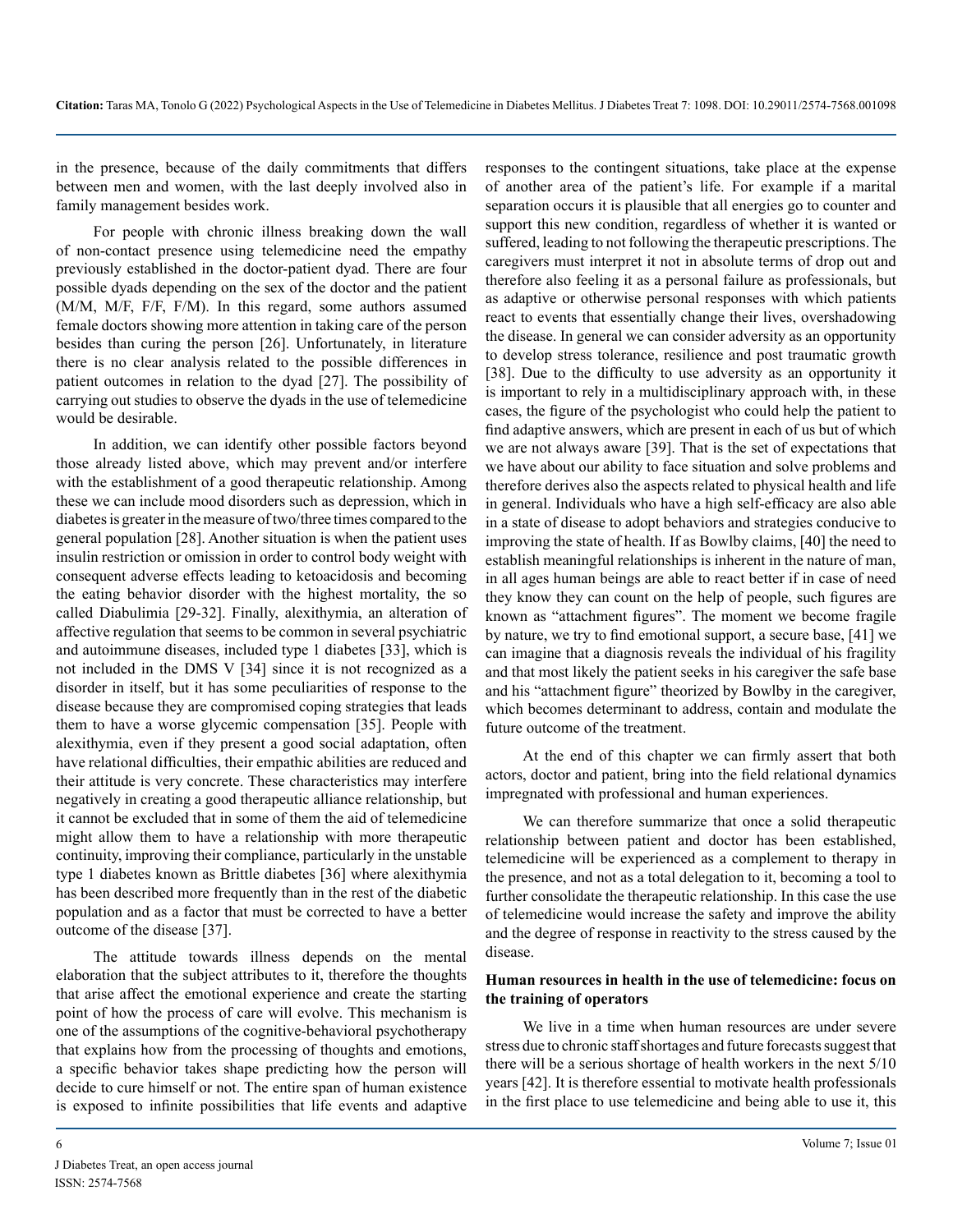would mean in the near future to be able to meet the requests for care in a situation of insufficient resources. If such practice will survive this pandemic era, the "care" of the chronic patient will increase considerably, therefore telemedicine should be used even when the pandemic emergency period, hopefully, will end. In this regard the shortage of nursing staff for example can be filled by the use of collective education techniques via the web, optimizing the time and results obtained. If we link telemedicine to the difficulties that the pandemic has imposed on us subverting many schemes that in their execution were before always quite rigid, for example in addition to the classic doctor-patient interview, it will become possible to conduct the medical interview sharing with different actors such as specialist doctor, patient, general practitioner, nurse and so on. Although telemedicine is a great help and absolutely little expensive it is not the cure-all for excellence. The enhancement of care also passes through gestures, looks, postures and especially human warmth, that a screen can inhibit and make it more easily sterile. Therefore it is important to understand that telemedicine cannot replace traditional medicine in the presence, but must integrates it. This presupposes a prior knowledge of the patient, with whom a relationship based on trust has already been established.

#### **Conclusions**

We have tried to identify on the basis of personality characteristics the style of attachment of patients whose characteristics help to define a model of interaction in the therapeutic doctor/ patient relationship. The knowledge of these characteristics, especially in the contexts of care in which in the team is not present the figure of the psychologist, could facilitate the clinician in establishing a good therapeutic alliance and above all should guide in the selection of possible candidates for the use of telemedicine that, as already stated, must be a supplement to the care in the presence and not simply a substitute.

#### **Reference**

- **1.** [Viswanathan M, Golin CE, Jones CD, Ashok M, Blalock SJ, et al.](https://pubmed.ncbi.nlm.nih.gov/22964778/) [\(2012\) Interventions to improve adherence to self-administered](https://pubmed.ncbi.nlm.nih.gov/22964778/)  [medications for chronic diseases in the United States: a systematic](https://pubmed.ncbi.nlm.nih.gov/22964778/)  [review. Ann Intern Med 157: 785-795.](https://pubmed.ncbi.nlm.nih.gov/22964778/)
- **2.** [World Health Organization \(2014\) Telemedicine Opportunities and](https://apps.who.int/iris/handle/10665/44497)  [Developments in Member States Global Observatory for eHealth](https://apps.who.int/iris/handle/10665/44497)  [Series: 2.](https://apps.who.int/iris/handle/10665/44497)
- **3.** American Telemedicine Society (2012) What is Telemedicine..
- **4.** [Craig J, Patterson V \(2005\) Introduction to the practice of telemedicine.](https://pubmed.ncbi.nlm.nih.gov/15829036/)  [J Telemed Telecare 11: 3-9.](https://pubmed.ncbi.nlm.nih.gov/15829036/)
- **5.** [Clarke M, Fursse J, Connelly N, Jones R \(2018\) Evaluation of the](https://pubmed.ncbi.nlm.nih.gov/28723244/)  [National Health Services Direct Pilot Telehealth Program: Cost-](https://pubmed.ncbi.nlm.nih.gov/28723244/)[Effectiveness Analysis. Telemed J E Health 24: 66-76.](https://pubmed.ncbi.nlm.nih.gov/28723244/)
- **6.** [Chaudhry SI, Phillips CO, Stewart SS, Riegel B, Mattera JA, et](https://www.ncbi.nlm.nih.gov/pmc/articles/PMC1910700/)  [al. \(2007\) Telemonitoring for patients with chronic heart failure: A](https://www.ncbi.nlm.nih.gov/pmc/articles/PMC1910700/) [systematic review. J Card Fail 13: 56-625.](https://www.ncbi.nlm.nih.gov/pmc/articles/PMC1910700/)
- **7.** [Meyer M, Kobb R, Ryan P \(2002\) Virtually healthy: Chronic disease](https://www.researchgate.net/publication/237233701_Virtually_Healthy_Chronic_Disease_Management_in_the_Home)  [management in the home. Dis Manag 5: 87-94.](https://www.researchgate.net/publication/237233701_Virtually_Healthy_Chronic_Disease_Management_in_the_Home)
- **8.** [Anliker U, Ward JA, Lukowicz P, Troster G, Dolveck F, et al. \(2004\)](https://ieeexplore.ieee.org/document/1362650)  [AMON: A wearable multiparameter medical monitoring and alert](https://ieeexplore.ieee.org/document/1362650)  [system. IEEE Trans Inf Tech Biomed 8: 415-427](https://ieeexplore.ieee.org/document/1362650).
- **9.** [Clarke M, Fursse J, Connelly N, Jones R \(2018\) Evaluation of the](https://pubmed.ncbi.nlm.nih.gov/28723244/)  [National HealthServices Direct Pilot Telehealth Program: Cost-](https://pubmed.ncbi.nlm.nih.gov/28723244/)[Effectiveness Analysis. Telemed J E Health 24: 66-76.](https://pubmed.ncbi.nlm.nih.gov/28723244/)
- **10.** [Chaudhry SI, Phillips CO, Stewart SS, Riegel B, Mattera JA, et](https://www.ncbi.nlm.nih.gov/pmc/articles/PMC1910700/)  [al. \(2007\) Telemonitoring for patients with chronic heart failure: A](https://www.ncbi.nlm.nih.gov/pmc/articles/PMC1910700/) [systematic review. J Card Fail 13: 56-62.](https://www.ncbi.nlm.nih.gov/pmc/articles/PMC1910700/)
- **11.** [Meyer M, Kobb R, Ryan P \(2002\) Virtually healthy: Chronic disease](https://www.researchgate.net/publication/237233701_Virtually_Healthy_Chronic_Disease_Management_in_the_Home)  [management in the home. Dis Manag 5: 87-94.](https://www.researchgate.net/publication/237233701_Virtually_Healthy_Chronic_Disease_Management_in_the_Home)
- **12.** [Bashshur RL, Shannon GW, Smith BR, Alverson DC, Antoniotti N, et](https://pubmed.ncbi.nlm.nih.gov/24968105/)  [al. \(2014\) The empirical foundations of telemedicine interventions for](https://pubmed.ncbi.nlm.nih.gov/24968105/)  [chronic disease management. Telemed J E Health 20: 769-800](https://pubmed.ncbi.nlm.nih.gov/24968105/).
- **13.** [Nangalia V, Prytherch DR, Smith GB \(2010\) Health technology](https://pubmed.ncbi.nlm.nih.gov/20875149/)  [assessment review: Remote monitoring of vital signs-current status](https://pubmed.ncbi.nlm.nih.gov/20875149/)  [and future challenges. Crit Care 14: 233.](https://pubmed.ncbi.nlm.nih.gov/20875149/)
- **14.** [Wootton R \(2012\) Twenty years of telemedicine in chronic disease](https://pubmed.ncbi.nlm.nih.gov/22674020/)  [management—An evidence synthesis. J Telemed Telecare 18: 211-](https://pubmed.ncbi.nlm.nih.gov/22674020/) [220.](https://pubmed.ncbi.nlm.nih.gov/22674020/)
- **15.** [Eysenbach G \(2001\) What is e-health? J Med Internet Res. 3: e20.](https://www.jmir.org/2001/2/e20/)
- **16.** [Gopalan HS, Haque I, Ahmad S, Gaur A, Misra A \(2019\) Diabetes care](https://pubmed.ncbi.nlm.nih.gov/31790964/)  [at doorsteps¨: a customized mobile van for the prevention, screening,](https://pubmed.ncbi.nlm.nih.gov/31790964/)  [detection and management of diabetes in the urban underprivileged](https://pubmed.ncbi.nlm.nih.gov/31790964/)  [populations of Delhi. DiabeteMetab 13: 3105e12](https://pubmed.ncbi.nlm.nih.gov/31790964/).
- **17.** [Nørgaard K \(2020\) Telemedicine Consultations and Diabetes](https://pubmed.ncbi.nlm.nih.gov/32429702/)  [Technology During COVID-19. J Diabetes Sci Technol 14: 767-768.](https://pubmed.ncbi.nlm.nih.gov/32429702/)
- **18.** [Lindeman D \(2011\) mHealth technologies: applications to benefit older](https://2mjt5a2emh374130j5vkxw9g-wpengine.netdna-ssl.com/wp-content/uploads/2011/01/ghcah59qtuhe4iqhf3h7kp12v7q8xv15quh6u99569k1zuzce7.pdf)  [adults. Oakland, CA: Center for Technology and Aging.](https://2mjt5a2emh374130j5vkxw9g-wpengine.netdna-ssl.com/wp-content/uploads/2011/01/ghcah59qtuhe4iqhf3h7kp12v7q8xv15quh6u99569k1zuzce7.pdf)
- **19.** [Zhai YK, Zhu WJ, Cai YL, Sun DX, Zhao J \(2014\) Clinical- and cost](https://pubmed.ncbi.nlm.nih.gov/25526482/)[effectiveness of telemedicine in type 2 diabetes mellitus: a systematic](https://pubmed.ncbi.nlm.nih.gov/25526482/)  [review and meta-analysis. Medicine \(Baltimore\) 93: e312.](https://pubmed.ncbi.nlm.nih.gov/25526482/)
- **20.** [Kampmeijer R, Pavlova M, Tambor M, Golinowska S, Groot W \(2016\)](https://pubmed.ncbi.nlm.nih.gov/27608677/)  [The use of e-health and m-health tools in health promotion and](https://pubmed.ncbi.nlm.nih.gov/27608677/)  [primary prevention among older adults: a systematic literature review.](https://pubmed.ncbi.nlm.nih.gov/27608677/)  [BMC Health Services Research 16: 290](https://pubmed.ncbi.nlm.nih.gov/27608677/).
- **21.** [Hamine S, Gerth-Guyette E, Faulx D, Green BB, Ginsburg AS \(2015\)](https://pubmed.ncbi.nlm.nih.gov/25803266/)  [Impact of mHealth Chronic Disease Management on Treatment](https://pubmed.ncbi.nlm.nih.gov/25803266/) [Adherence and Patient Outcomes: A Systematic Review, Journal Of](https://pubmed.ncbi.nlm.nih.gov/25803266/) [Medical Internet Research 17: e52](https://pubmed.ncbi.nlm.nih.gov/25803266/).
- **22.** [Engel GL \(1977\) The need a new medical model: A challenge for](https://pubmed.ncbi.nlm.nih.gov/847460/)  [biomedicine. Science 196: 129-136.](https://pubmed.ncbi.nlm.nih.gov/847460/)
- **23.** [Aslani N, Garavand A \(2020\) The Role of Telemedicine to Control](https://www.researchgate.net/publication/340282378_The_Role_of_Telemedicine_to_Control_CoVID-19) [CoVID-19. Iranian Journal of Clinical Infectious Diseases.](https://www.researchgate.net/publication/340282378_The_Role_of_Telemedicine_to_Control_CoVID-19)
- **24.** [Sood S, Mbarika V, Jugoo S, Dookhy R, Doarn CR, et al. \(2007\) What](https://pubmed.ncbi.nlm.nih.gov/17999619/) [Is Telemedicine? A Collection of 104 Peer-Reviewed Perspectives and](https://pubmed.ncbi.nlm.nih.gov/17999619/)  [Theoretical Underpinnings.](https://pubmed.ncbi.nlm.nih.gov/17999619/)
- **25.** [Lovell NH, Redmond SJ, Basilakis J, Shany T, Celler BG \(2010\)](https://pubmed.ncbi.nlm.nih.gov/21096054/) [Telehealth technologies for managing chronic disease - experiences](https://pubmed.ncbi.nlm.nih.gov/21096054/)  [from Australia and the UK. Annual International Conference of the](https://pubmed.ncbi.nlm.nih.gov/21096054/)  [IEEE Engineering in Medicine and Biology: 5267-5269.](https://pubmed.ncbi.nlm.nih.gov/21096054/)
- **26.** [Schmittdiel J, Grumbach K, Selby JV, Quesenberry CP Jr \(2000\) Effect](https://www.ncbi.nlm.nih.gov/pmc/articles/PMC1495609/)  [of physician and patient gender concordance on patient satisfaction](https://www.ncbi.nlm.nih.gov/pmc/articles/PMC1495609/)  [and preventive care practices. J Gen Intern Med 15: 761-769.](https://www.ncbi.nlm.nih.gov/pmc/articles/PMC1495609/)